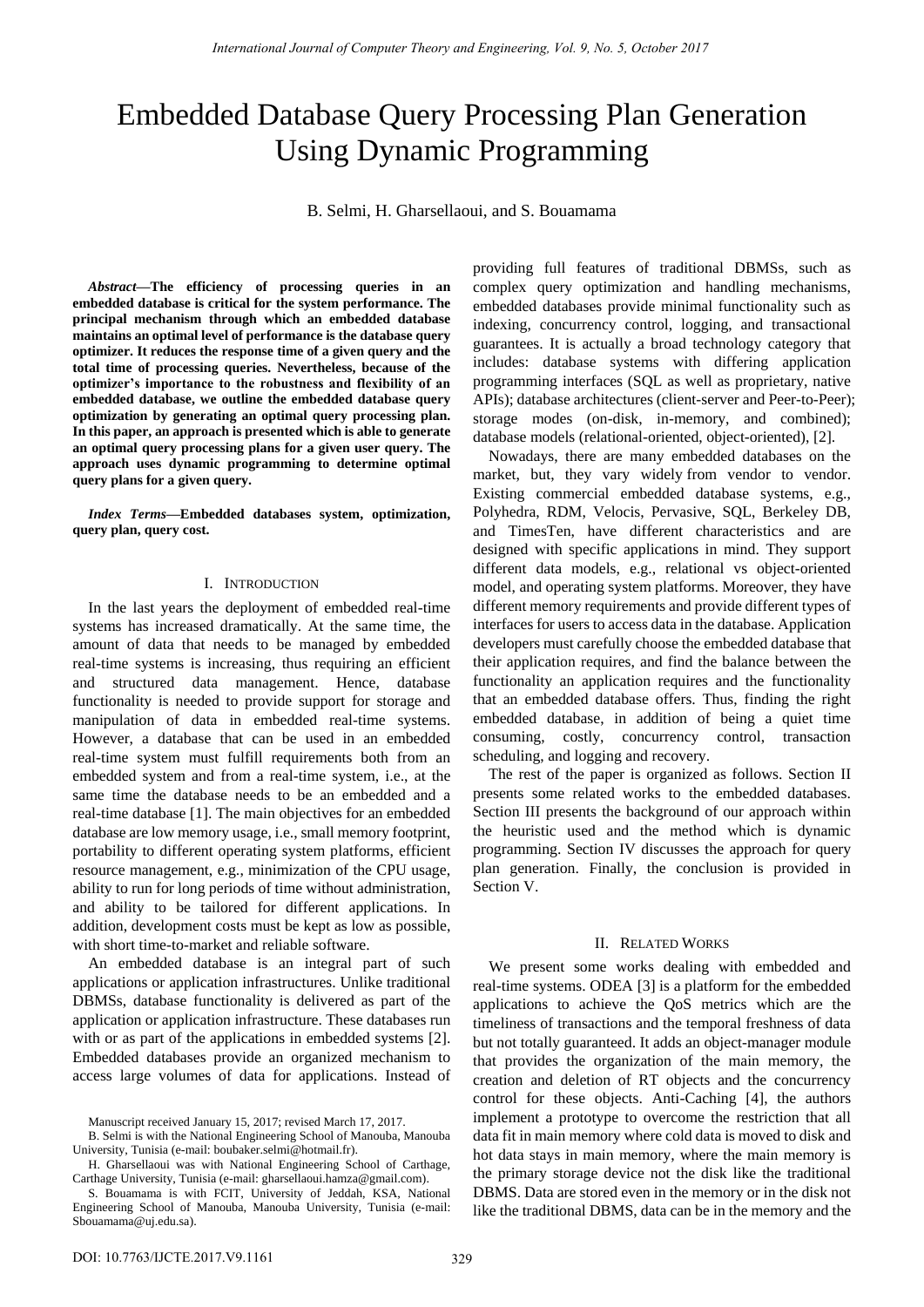disk. QeDB (Quality-aware real-time Embedded DataBase) [5] is a database for data-intensive real-time applications running on embedded devices where not all the data can be fit into main-memory. QeDB is an extension of Berkeley DB. It has been designed to improve and support the QoS in the embedded applications, which are the timeliness of transactions and the freshness of data by using a novel feedback control technique [6] and exploiting Multiple Input/Output (MIMO) operations. eXtremeDB Fusion [7] is a solution for military and aerospace, it is a small footprint embedded real time DataBase for MilAero (Military-Aerospace). Also used in other various fields such as: control flights, fusion of sensor data, radio, telecommunications and driver support… eXtremeDB Fusion offers a small code pattern (50K) with advanced features by providing: high availability of data; hybrid storage data from the memory and disk. SQLite [8] is an open-source embedded relational database to meet the needs of embedded systems which is small, fast, simple, reliable and easy-to-port. SQLite has such special advantages such as powerful, fast, simple interface as well as small footprint, easy to control without any external dependencies and no setup or administration needed so it's especially suitable for applications in embedded environment. SQLite transactions are Atomic, Consistent, Isolated, and Durable (ACID Properties).

In [9], the authors optimize SOLite COMMIT strategy by using the FileManager to optimize the response time of transactions. Also, to reduce the frequency of executing COMMIT by wrapping up necessary sequences in one transaction:

1- Wrap all sequences of SQL statements during mobile device connection initial.

2- Wrap all sequences of SQL statements for transferring each file. FileManager is an application program that manages file storing and provides file-searching service. It stores files and database files in the Flash Cards. The users transfer files to the Flash Cards. At this time, the mobile will update related information into the database which is stored in the flash memory.

LGeDBMS [10] is a small DBMS for mobile embedded system with flash memory. It has been designed to meet those features:

1- Optimized to flash memory with LFS design principle,

2- Compact size suitable for consumer electronics appliances,

3- Transaction process based on flash memory characteristics.

The LGeDBMS process makes only an atomic and durable update operation to reduce as possible the unnecessary management cost. To be resist for a system crash, LGeDBMS uses a PID mapping table visioning scheme for logging/recovery. However, LGeDBMS method reduces the number of I/Os by writing a final PID mapping table than writing a log for each data change. Embedded RFID Middleware [11] is software intermediate between the embedded system software (embedded operating system, embedded database) and application software. It uses the functions and services offered by embedded operating system in goal to provide the development environment for the application. Embedded RFID middleware is designed to deal

the limits of embedded systems, which are: power consumption optimization of embedded system software; Real-Time support; and limited resources (it must have a complete control of resources, design optimization algorithm, and control the use of resources). In [12], the authors propose an algorithm to optimize the embedded query by using a practical swarm optimization (PSO). The previous version of PSO finds at each iteration 2 solutions, pbest (fitness achieved till current iteration) and gbest (global best solution). Based on this, the authors design a new version of PSO, which is named "dynamic PSO algorithm".

# *A. Embedded Database System*

The database engine is the boss control module of the database system, its main function is to achieve global control and ensure the correctness and efficiency of the work. It monitors the database during all operations, control the allocation and management of resources. Data access module implements all the basic operations on the base table, which is the core of the operating system to achieve database module. Its functions:

Find a record based on property values.

Find records using the relative position.

Add a record to a base table.

Delete a record from the base table.

Modify a record and write a result back to the base table.

Database maintenance module is used to backup and restore the database if it is necessary.

We will implement NoSQL embedded database. NoSQL [13]-[15] is a new solution embedded database introduced and began in 2009 and is growing rapidly, still till now evaluated and contributed new types and versions of embedded databases. It is designed to address some of the points: being non-relational, distributed, open-source and horizontal scalable. NoSQL means not only SQL. NoSQL characteristics: schema-free and less, easy replication support and distribution, simple API, Queries need to return answers quickly, mostly query and few updates, asynchronous inserts and updates, eventually consistent / BASE (ACID transaction properties are not needed), Large data volumes, CAP Theorem (Consistency, Availability, Partition tolerance). Consistency means all nodes see the same data at the same time and a set of operations has occurred all at once. Availability means that node failures do not prevent survivors from continuing to operate and every operation must terminate in an intended response. Partition tolerance means that the system continues to operate despite arbitrary message loss and the operations will complete even if individual components are unavailable. NoSQL Databases Types:

Column Store: each storage block contains data from only one column,

Document store: stores documents made up of tagged elements,

Key-value store: is a hash table of keys.

# III. BACKGROUND

As the data required to process the user query existing in various relations, there is a need to process a query plan that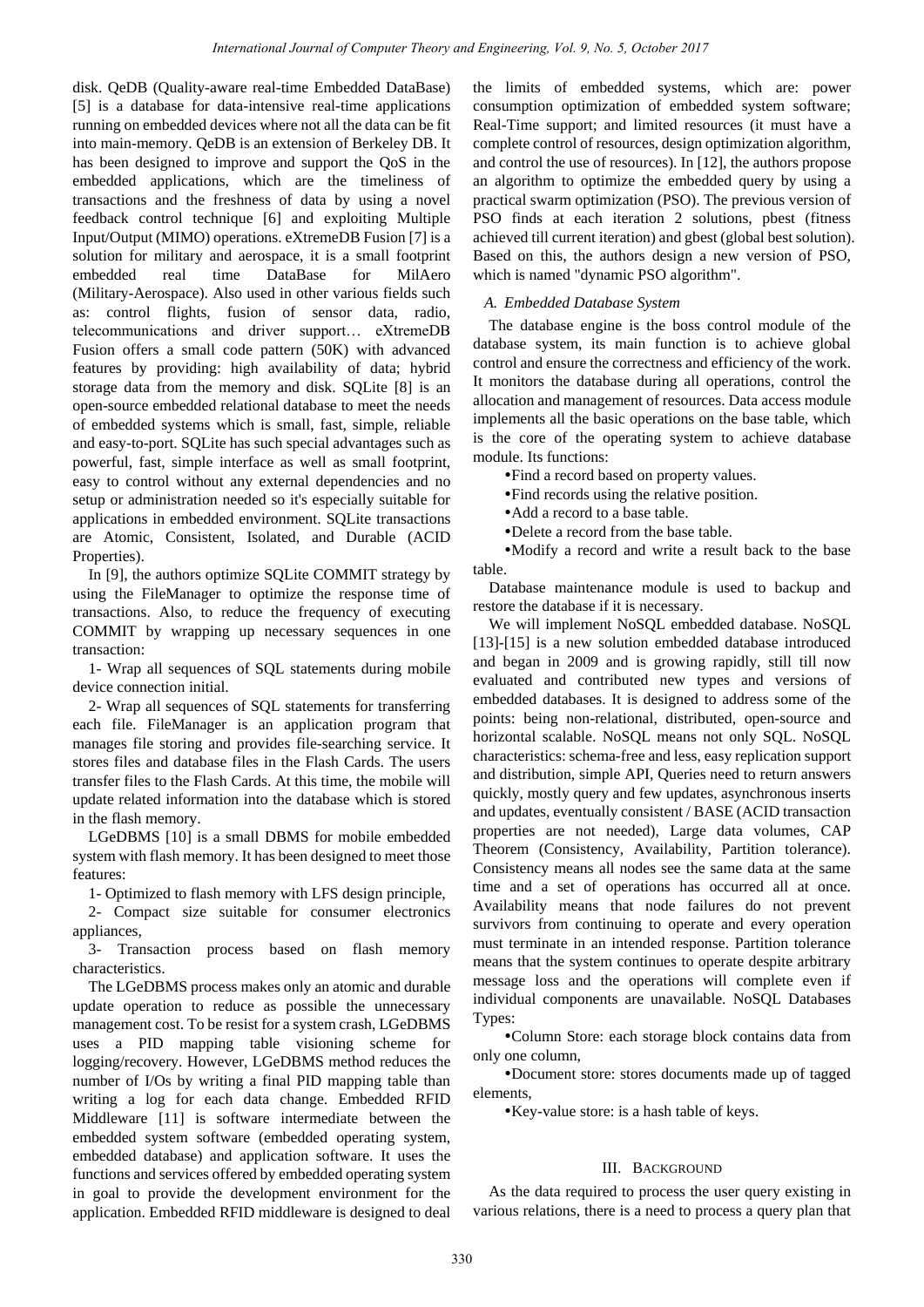has an optimal cost. The query processing cost will be cheaper if the numbers of query's relations are low and concentrations of data queried on the relations are higher. This happens because cost of transmission of data from different relations will be higher if numbers of relations are bigger. When the numbers of relations used are less, then sending of data will not be required as much. There are many issues in query plan generation which use the iterative improvement and simulated annealing algorithms to produce used an optimal hybrid genetic based approach to resolve the real-time scheduling of embedded systems with optimization. Also, in [18] authors take the genetic algorithm as a method to solve this problem of finding an optimal query plan in their work. Our new original proposed work uses the two heuristics defined in [18] with a proposition of a new one. query plans and generate an optimal one. In [16], [17], the authors

## *A. The Heuristic*

The first heuristic works on number of relations required to answer the user query. Lesser the number of relations involved in query processing, lesser will be the communication between the relations. As a result, query processing will be efficient. Second heuristic works on the concentration of data queried on the relations. There will be many valid query plans having low number of relations but will be preferred which are having higher number of data queried on the relations. Based on these two heuristics and the Query Proximity Cost (QPC) given in [18], we will propose a new version of this QPC as the following expression demonstrates:

$$
\sum_{i=1}^M \frac{Ri}{N} (1 - \frac{Ri}{N})
$$

where *M* is the number of relations accessed by the query plan,  $Ri$  is the number of times the  $ith$  relation is used in the Query plan and N is the number of data queried by the query. The QPC varies from 0 to (*N*-1)/*N*, where Zero specifies that all the data queried by the queries, resides in the same relation and therefore will be the closest. On the other hand, (*N*-1)/*N* specifies that each of the data queried by the query, resides in different relations and therefore are the least closest. The query plans having less QPC are generated using dynamic programming, which is discussed next.

### *B. Dynamic Programming*

This algorithm is developed in IBM's System R project [19] and it is used in almost all commercial database products [20]. It works in bottom-up way by building more complex sub-plans from simpler sub-plans until the complete plan is constructed. In the first phase, the algorithm builds access plan for every relation in the query. Typically, there are several different access plans for a relation. In the second phase, the algorithm finds all two-way join plans using the access plans as building blocks. Again, the algorithm would find alternative join plans for all relations. The algorithm executes in this way until it has enumerated all n-way join plans, and those plans are passed by the "finalizePlans" function to become full plans for the query. The beauty of the dynamic programming is that inferior plans are pruned. This is carried out by the "prunePlan" function.

### IV. THE PROPOSED APPROACH

The dynamic programming algorithm is adapted to query plan generation problem. The dynamic programming algorithm for query plan generation is shown below. This algorithm takes relation-data matrix and relation participating in the FROM clause of the SQL query as input and produces optimal query plan as output.

INPUT: Relation-Data matrix and relations participating in the FROM clause of the query

OUTPUT: Optimal plan with minimum cost.

Method:

Step 1: Find all possible access paths of the relations of q; Step 2: Evaluate QPC of each query plan based on closeness;

$$
\sum_{i=1}^{M} \frac{Ri}{N} (1 - \frac{Ri}{N})
$$

Step 3: compare their cost and keep the least expensive and pruned the others;

Step 4: Add the resulting plans into set D;

Step 5: For i=1 to number of joins in q do;

Step 6: consider joining the relevant access paths found in previous iterations using all possible join methods;

Step 7: compare the cost of the resulting plans and keep the least expensive then pruned the others;

Step 8: Add the resulting plans into set D;

Step 9: end for;

Step 10: Return Optimal Plan;

Where q is the query

*A. Proof* 

As an example, we will consider the following query:

Select D1, D2, D3, D4

From R1, R2, R3, R4

where R1.D1=R2.D2 AND R3.D3=R4.D4

R1, R2, R3, R4 are the relations crossed by the query. To answer the query, it requires four data D1, D2, D3, and D4. Therefore, the length of query plan is four. The query plans are constructed by the relations containing the data in the SELECT clause. We assume the relation-data matrix given below: (see Table I).

| <b>TABLE I: RELATION-DATA MATRIX DESCRIPTION</b> |  |  |
|--------------------------------------------------|--|--|
|--------------------------------------------------|--|--|

| <b>Relation-Data Martix</b> |             |  |  |  |
|-----------------------------|-------------|--|--|--|
| R <sub>1</sub>              | D1 D3 D7 D9 |  |  |  |
| R <sub>2</sub>              | D1 D6 D4 D2 |  |  |  |
| R <sub>3</sub>              | D1 D5 D8 D4 |  |  |  |
| R <sub>4</sub>              | D1 D3 D4 D2 |  |  |  |

This matrix gives an overview of the relations and the data it contains. Relation 1 (R1) contains Data 1, Data 3, Data 7 and Data 9. Relation 2 (R2) contains Data 1, Data 6, Data 4 and Data 2. Relation 3 (R3) contains Data 1, Data 5, Data 8 and Data 4. Relation 4 (R4) contains Data 1, Data 3, Data 4 and Data 2.

We will present some of possible query plans.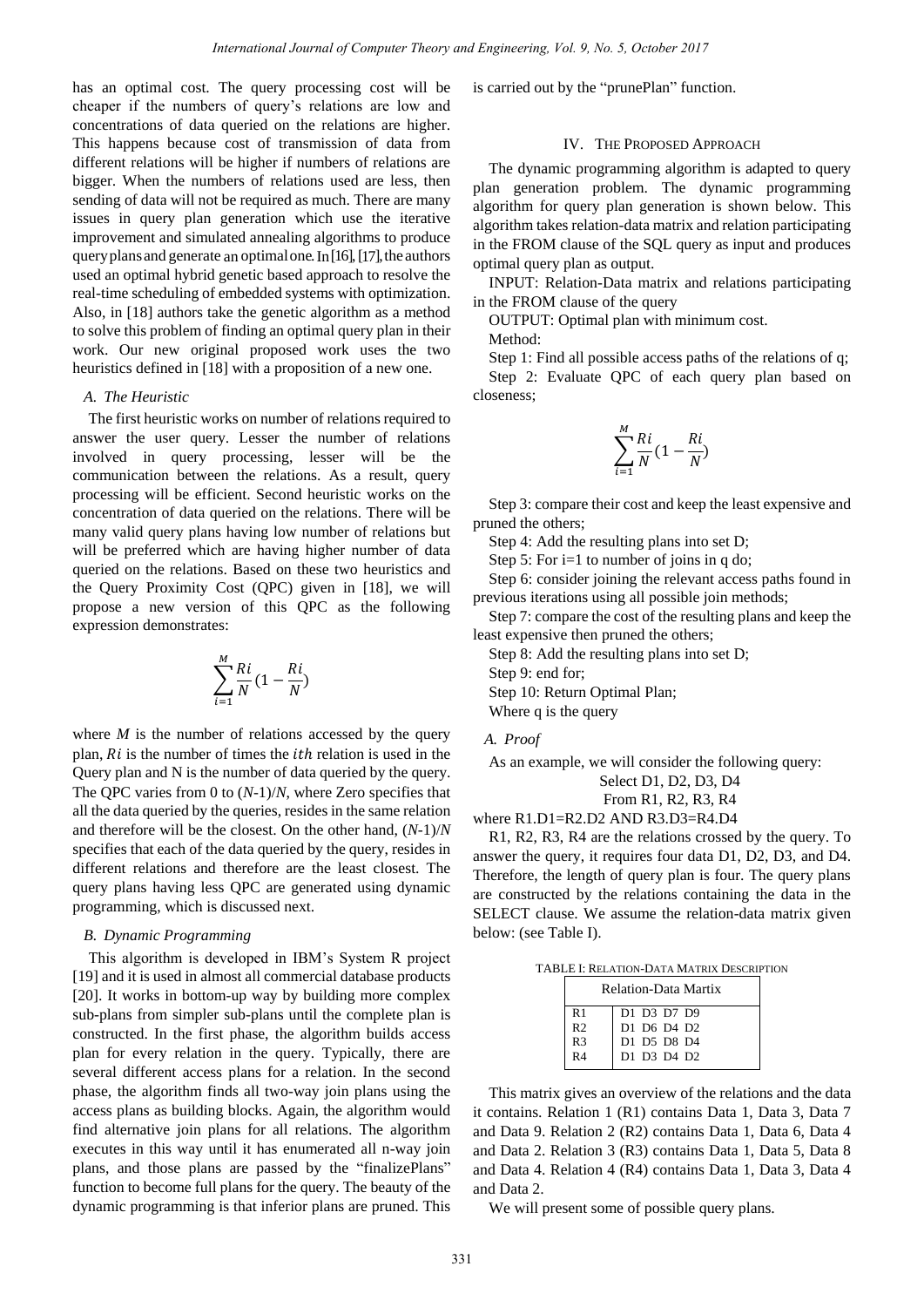| <b>TABLE II: RELATIONS DESCRIPTION</b> |  |  |  |  |
|----------------------------------------|--|--|--|--|
| <b>Query Plans</b>                     |  |  |  |  |
|                                        |  |  |  |  |
| D1 at R1, D2 at R3, D3 at R4, D4 at R2 |  |  |  |  |
| D1 at R3, D2 at R3, D3 at R4, D4 at R2 |  |  |  |  |
|                                        |  |  |  |  |
| D1 at R1, D2 at R1, D3 at R1, D4 at R3 |  |  |  |  |
| D1 at R1, D2 at R1, D3 at R4, D4 at R4 |  |  |  |  |
|                                        |  |  |  |  |

The number of possible query plans is NR1\*NR2\*NR3\*NR4 where NRi is the number of relations containing the ith data. In this example; it is (4\*4\*4\*4) valid query plans. For the query plans given in Table II, the first one involves four (4) relations, the second one involves three (3) relations, whereas the third and fourth involve two (2) relations. The third query plan has three data residing in relation 1 and a data residing in relation 3, this implies that this query plan has a higher concentration of data at the relation 1. So, it would be considered more optimal than the other query plans.

For the query plan given previous, we will introduce their QPC below:

| Query<br>Plans | <b>Query Proximity Cost</b>        | QPC<br>Value |
|----------------|------------------------------------|--------------|
| [1,3,4,2]      | $1/4(1-1/4)+1/4(1-1/4)+1/4(1-1/4)$ | 9/16         |
| [3,3,4,2]      | $2/4(1-2/4)+1/4(1-1/4)+1/4(1-1/4)$ | 5/8          |
| [1,1,1,3]      | $3/4(1-3/4)+1/4(1-1/4)$            | 3/8          |
| [1,1,4,4]      | $2/4(1-2/4) + 2/4(1-2/4)$          | 1/2          |

TABLE III: QUERY PROXIMITY COST VALUES

As we can see in Table III, query plan 3 is the most optimal followed by query plan 4, then query plan 2, and the query plan 1 is the most expensive because it involves more number of relations participating in the query plan. So, less number of relations in the query plan gives less QPC and more optimal query plan.

This approach presents several advantages over other technologies in the sense that is easier to structure the data to specific real-time needs. The design is closer to the implementation and development is very simple and it is easier to modify processing and evolve data structures. Nonetheless, our proposed approach suffers from some drawbacks, including difficulty expressing integrity of the real-time constraints in embedded databases and difficulty in installation. We will work hardly in the next issues in order to handle these difficulties.

# V. CONCLUSION

This paper focuses on the problem of embedded database query optimization, which is of great importance in embedded database system design. In this paper, an algorithm is proposed based on dynamic programming to generate query processing plans with the required data. This is done by formulating the query processing plan generation problem as a single-objective dynamic programming which the objective is to find an optimal query plan with minimum QPC. This query plan generated involves minimum number of relations to answer the user query. However, we are planning to develop a better solution during our future works. Moreover, we want to apply the proposed technique to big data centers.

#### **REFERENCES**

- [1] A. Tesanovic, D. Nyström, J. Hansson, and C. Norström, "Embedded databases for embedded real-time systems: A component-based approach," *Report-MRTC,* Sweden*,* pp. 1-77, 2002.
- [2] A. Nori, "Mobile and embedded databases," in *Proc. the ACM SIGMOD International Conference on Management of Data,* 2007, pp. 1175-1177.
- [3] Z. Ellouze, N. Louati, and R. Bouaziz, "A next generation object-oriented environment for real-time database application development (ODEA)," in *Proc. 12th IEEE International Conference on Trust, Security and Privacy in Computing and Communications,* 2013, pp. 1224-1232.
- [4] J. DeBrabant, A. Pavlo, and S. Tu, "Anti-caching: A new approach to database management system architecture," in *Proc. the VLDB Endowment,* vol. 6, no. 14, 2013.
- [5] W. Kang, S. H. Son, and J. A. Stankovic, "Design, implementation, and evaluation of a Qos-aware real-time embedded database," in *Proc. IEEE Transactions on Computers,* January 2012, pp. 45-59.
- [6] K. D. Kang, J. Oh, and S. H. Son, "Chronos: Feedback control of a real database system performance," in *Proc. 28th IEEE International Real-Time Systems Symposium,* 2007, pp. 267–276.
- [7] McObject LLC, *eXtremeDB Fusion for Military and Aerospace Applications*, 2009.
- [8] L. Junyan, X. Shiguo, and L. Yijie, "Application Research of Embedded Database SQLite," in *Proc. International Forum on Information Technology and Applications*, 2009, pp. 539–543.
- [9] W. Song and T. Tao, "Performance optimization for flash memory database in mobile embedded system," in *Proc. Second International Workshop on Education Technology and Computer Scienc*e, 2010, pp. 35–39.
- [10] G. Jeong, K. S.-C. Baek, H.-S. Lee, H.-D. Lee, and M. Jeung Joe, "LGeDBMS: A small DBMS for embedded system with flash memory," in *Proc. of 32th International Conference on Very Large Data Bases (VLDB),* pp. 1255-1258.
- [11] Z. X. Li and Y. X. Zhang, "Design and implementation of embedded rfid middleware," in *Proc. International Conference on Medical Physics and Biomedical Engineering (ICMPBE),* 2012, vol. 33, pp. 587-596.
- [12] X. Mingyao and X. F. Li, "Embedded database query optimization algorithm based on particle swarm optimization," in *Proc. Seventh International Conference on Measuring Technology and Mechatronics Automation,* 2015, pp. 429–432.
- [13] R. P. Padhy, M. R. Patra, and S. C. Satapathy, "RDBMS to NoSQL: reviewing some next-generation non-relational database's," *International Journal of Advanced Engineering Sciences and Technologies,* vol. 11, no. 1, pp. 015–030, 2011.
- [14] C. Strauch, *Course of Studies Computer Science and Media (CSM) University Hochschule der Medien, Stuttgart (Stuttgart Media University),* 2009.
- [15] A. Salminen, "NoSQL seminar 2010 @ TUT," 2010.
- [16] I. Gharbi, H. Gharsellaoui, and S. Bouamama, "A hybrid genetic based approach for real-time reconfigurable scheduling of os tasks in uniprocessor embedded systems," in *Proc. 17th International Conference on Enterprise Information Systems, (ICEIS),* 2015, pp. 385-390.
- [17] T. V. V. Kumar, V. Singh, and A. K. Verma, "Generating distributed query processing plans using genetic algorithm," *in Proc. International Conference on Data Storage and Data Engineering,* 2010, pp. 173-177.
- [18] D. Kossmann, "The state of art in distributed query optimization," in *Proc. ACM Computing Surveys*, September 2000, vol. 32, no. 4, pp. 423-469.
- [19] A. Aljanaby, E. Abuelrub, and M. Odeh, "A survey of distributed query optimization," in *Proc. The International Arab Journal of Information Technology,* January 2005, vol. 2, no. 1, pp. 48-57.